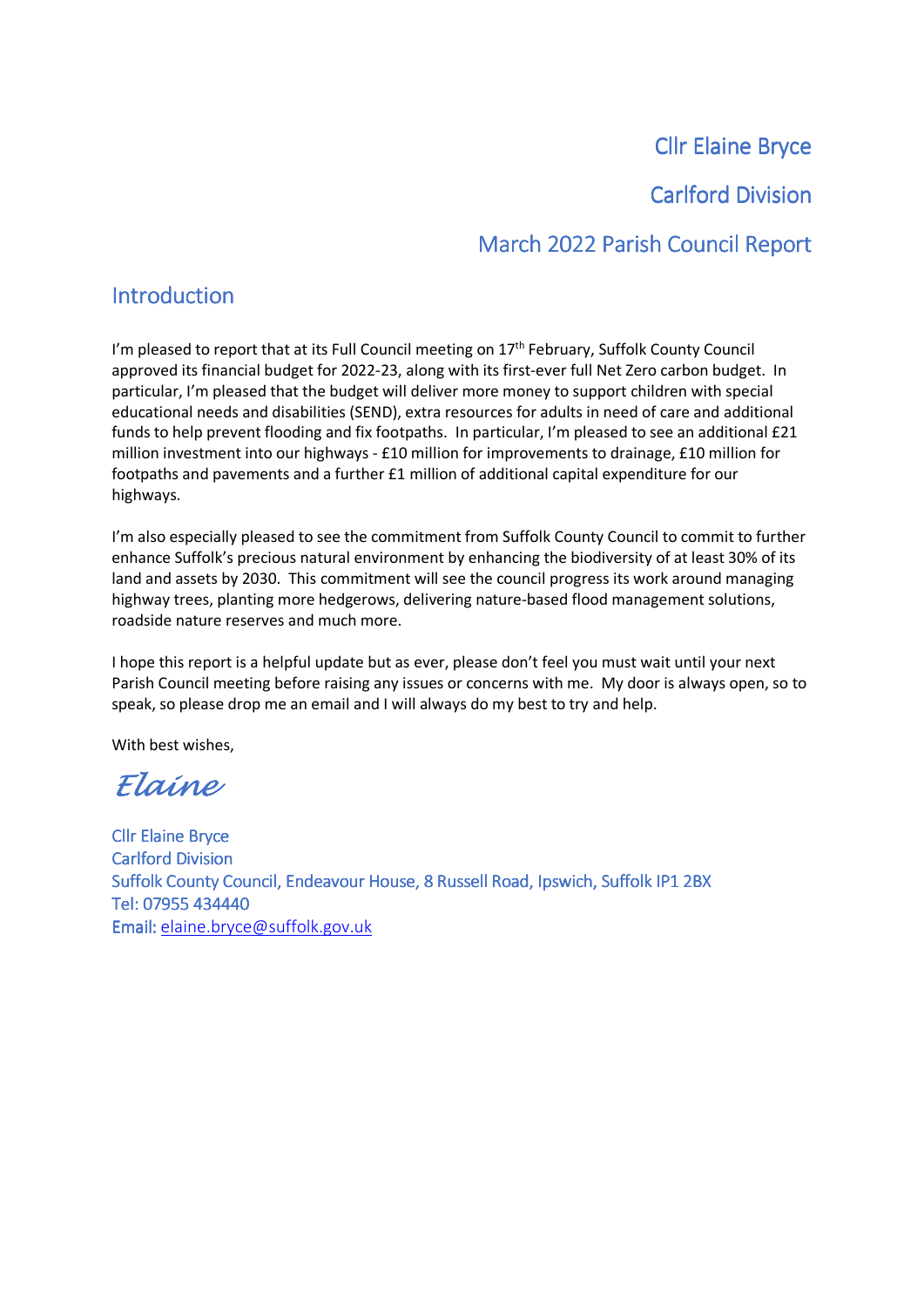# **Council focuses on children's services, adult care and the environment, as budget confirmed**

Suffolk County Council has approved its financial budget for 2022-23, alongside its first-ever full Net Zero carbon budget. Both items were passed at the Full Council meeting on Thursday 17 February 2022, **providing a focus on children's services, adult care and the environment.**

The council's budget will rise by 4.5% (from £598.2m to £625.4m), with the additional money generated by a 1.99% increase in council tax, a further 1.00% from the Adult Care Precept, and an increase in grants received from the Government.

The Net Zero carbon budget will allow the council to measure its carbon emissions, and monitor and evaluate the impact of decisions it makes. This will mean it can report each year on its progress, tracking its ambitions towards Net Zero.

### **Councillor Richard Rout, Deputy Leader and Cabinet Member for Finance and Environment at Suffolk County Council, said:**

"Today was the first time the council chamber has witnessed a financial budget and a carbon budget being approved. It is important to give our Net Zero Carbon Budget equal weighting to our financial budget – it highlights our commitment to responding to our climate emergency declaration.

"Our financial budget means we will not see any reductions in our services, and we're further investing where it is most needed. Our aim is always to provide the best possible services for everyone in Suffolk and provide value for money."

The overall increase of 2.99% to council tax, will see a Band D property's bill rise by 80 pence per week. The council's Cabinet had the option to increase the adult care element of council tax by a further 1%, but decided against this.

#### **Councillor Rout explained:**

"By paying this extra each week, we are all helping the council to provide its key services, and helping support those who need it most.

"We recognise Suffolk residents are seeing increases in the cost of living, whether at the supermarket, on the high street, and of course with energy bills. We did not feel it right to ask everyone for even more from their council tax bill - there is a balance to be had.

"We have been facing huge challenges, particularly the increase in demand on children service's and adult care. But we are confident that our budget addresses these challenges without the need to ask even more from our residents."

Some of the key detail of the budget, includes:

- £1.1m increase for the family services budget, specifically to address recommendations made by the recent independent SEND review
- £1m additional funding for Suffolk Highways over the next four years, for example to fund road signs and responsible verge cutting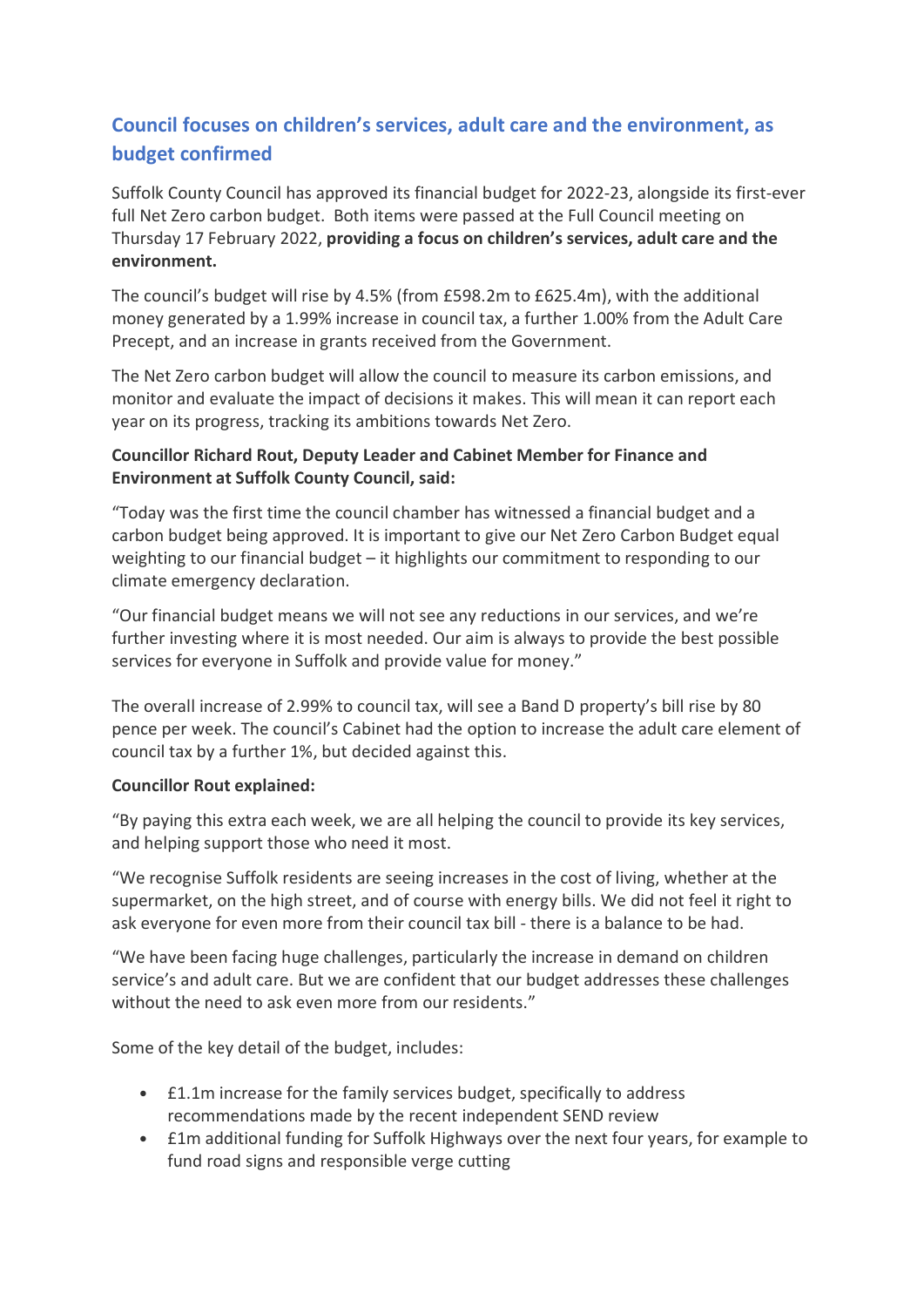- £10m to specifically deliver an increasing number of drainage schemes (over the next three years)
- £10m to improve footpath quality and access (over the next three years)
- £12.8m to decarbonise the buildings that SCC owns (by 2030)
- Investments this year to set up future borrowing for bigger schemes, such as SEND and carbon reduction

75p of every £1 Suffolk County Council spends goes towards supporting those who need it most through Adult Care, Children's Services, and Public Health.

The remaining 25p in every £1 is then used to cover the cost of other vital services, including Suffolk Fire and Rescue Service, road maintenance, footpaths, waste services, libraries and addressing the challenges surrounding climate change, to name just a few.

# **Good news for Suffolk Government gives the green light to negotiate a County Deal**

As part of the Government's Levelling Up Paper, Suffolk has been successfully chosen as one of nine areas across the country to have been given the opportunity of negotiating a new County Deal. This is fantastic news for Suffolk, but we don't have a Deal just yet and we have many more months of negotiations and discussions with Government ahead of us before we can look to finalise an actual deal.

Some of the areas included in Suffolk's initial discussions centred around the development and roll out of Oyster style travel cards to increase the attractiveness and effectiveness of public transport and longer term funding for major transport infrastructure upgrades, not just one-off funding.

We also discussed with Government the opportunity of keeping all the apprenticeship levy funding raised in Suffolk in Suffolk, benefiting more people here. This could create the opportunity to work with the University, colleges, business and others to explore how this money could be better used.

Negotiating the devolution of the powers necessary to develop more innovative projects to help deliver further action on Climate Change and make good on our promises around net zero by 2030 are also possible.

Suffolk County Council has been ranked as the **third-best county council nationally for our response to the climate crisis**, and our ambitions in this area could be taken further still via a County Deal.

One of the areas which attracts attention is the potential for a directly elected Mayor of Suffolk, like the Metropolitan Mayors across the country in areas like the West Midlands. **This is not something which Suffolk has asked for and importantly not something we need to secure a deal with Government**.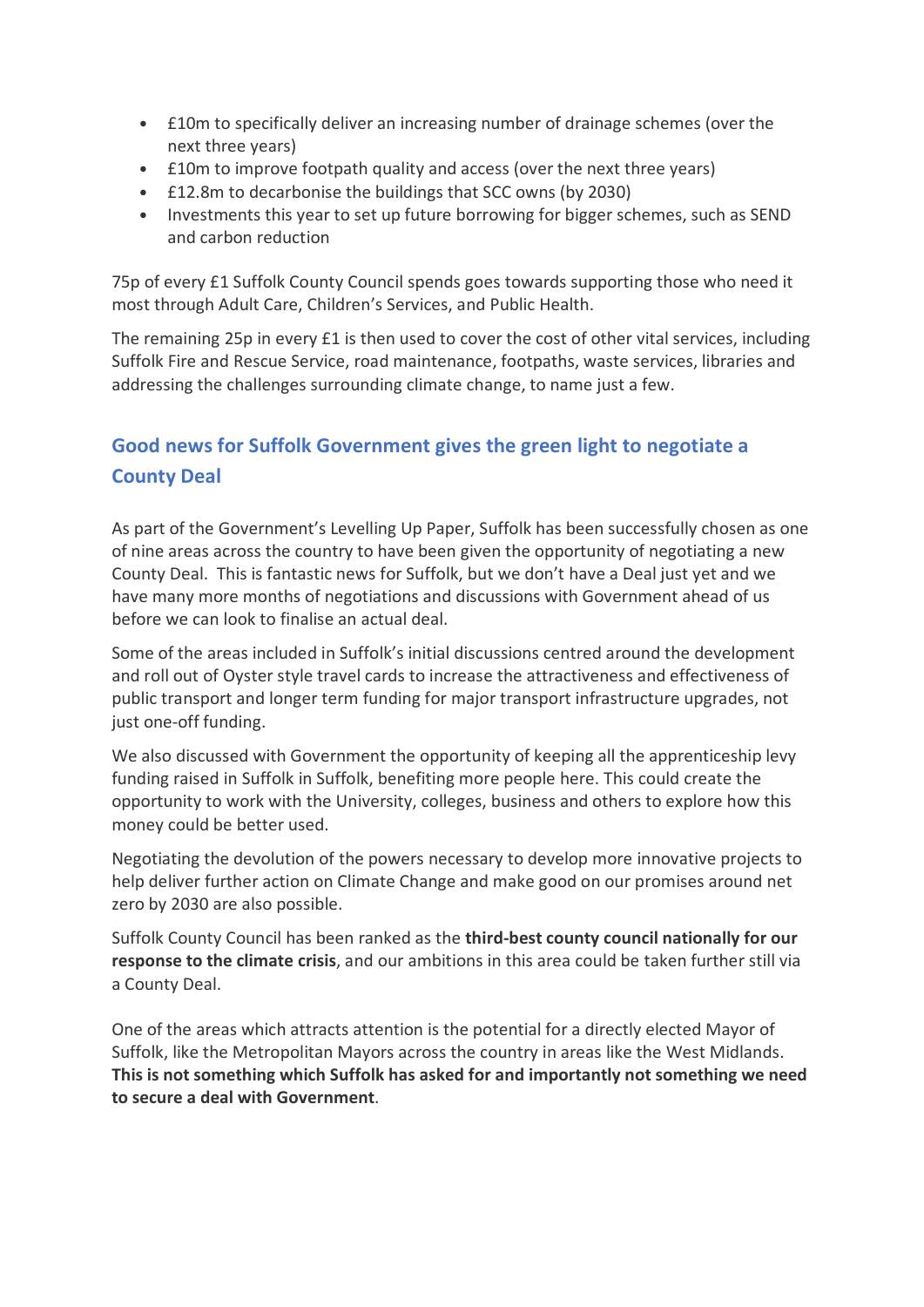So the opportunity of a County Deal is the result of an ongoing dialogue to promote Suffolk to central Government strongly supported by our MPs and the partnership working with district and borough councils. Going forward this partnership working will continue alongside health partners, emergency services, the Police and Crime Commissioner and the Chamber of Commerce.

A Deal would help to unlock more potential in Suffolk and help us level up across the county; especially as we start to slowly escape the clutches of COVID. We will negotiate hard for a deal that will give us the tools we need to build back better, build back stronger and build back greener.

## **Council's commitment to further enhancing Suffolk's natural environment**

Suffolk County Council will be doing even more for the county's natural environment, as it **confirms plans to enhance the biodiversity of at least 30% of its land and assets, by 2030**.

This means it will be progressing its work around managing highway trees, planting more hedgerow, nature-based flood management solutions, roadside nature reserves, and much more.

The council already planted 100,000 trees last year, and is on course to plant another 100,000 this year. It has also put in around 20 kilometres of mixed species hedgerow.

Biodiversity is in decline nationally, and across the globe. These plans are not just about stopping its decline here in Suffolk, but reversing it. By 2030 SCC wants to see much more biodiversity on its estate than there is now. The council can have great influence on the natural environment, as it is a significant landowner, it is also the highway authority and it builds new housing.

SCC has made a lot of progress in recent years, not least with its tree planting, having committed to £400,000 from its Suffolk 2020 Fund. Just a few months ago SCC secured more funding from the Forestry Commission, on behalf of the borough and district councils, to plant trees in neglected and disused community spaces, bringing them back to life.

SCC will ensure it manages its highway verges for biodiversity wherever possible; it will support its county farm tenants to enhance biodiversity across SCC's farm estate; and it will deliver twice the biodiversity net gain required through its housing programme.

By working with partners and local communities, SCC can help wildlife to thrive, increase habitats and species across the county, and reverse the decline we've seen.

#### **Ben McFarland, Head of Conservation, Suffolk Wildlife Trust, said:**

"To tackle the twin crises of the climate and biodiversity emergencies it's essential that nature is embedded into our collective decision-making. This bold, ambitious plan from Suffolk County Council does just that.

"We need at least 30% of our land and sea in recovery for nature by 2030. Showing leadership, working collaboratively, and acting on carbon and nature together will underpin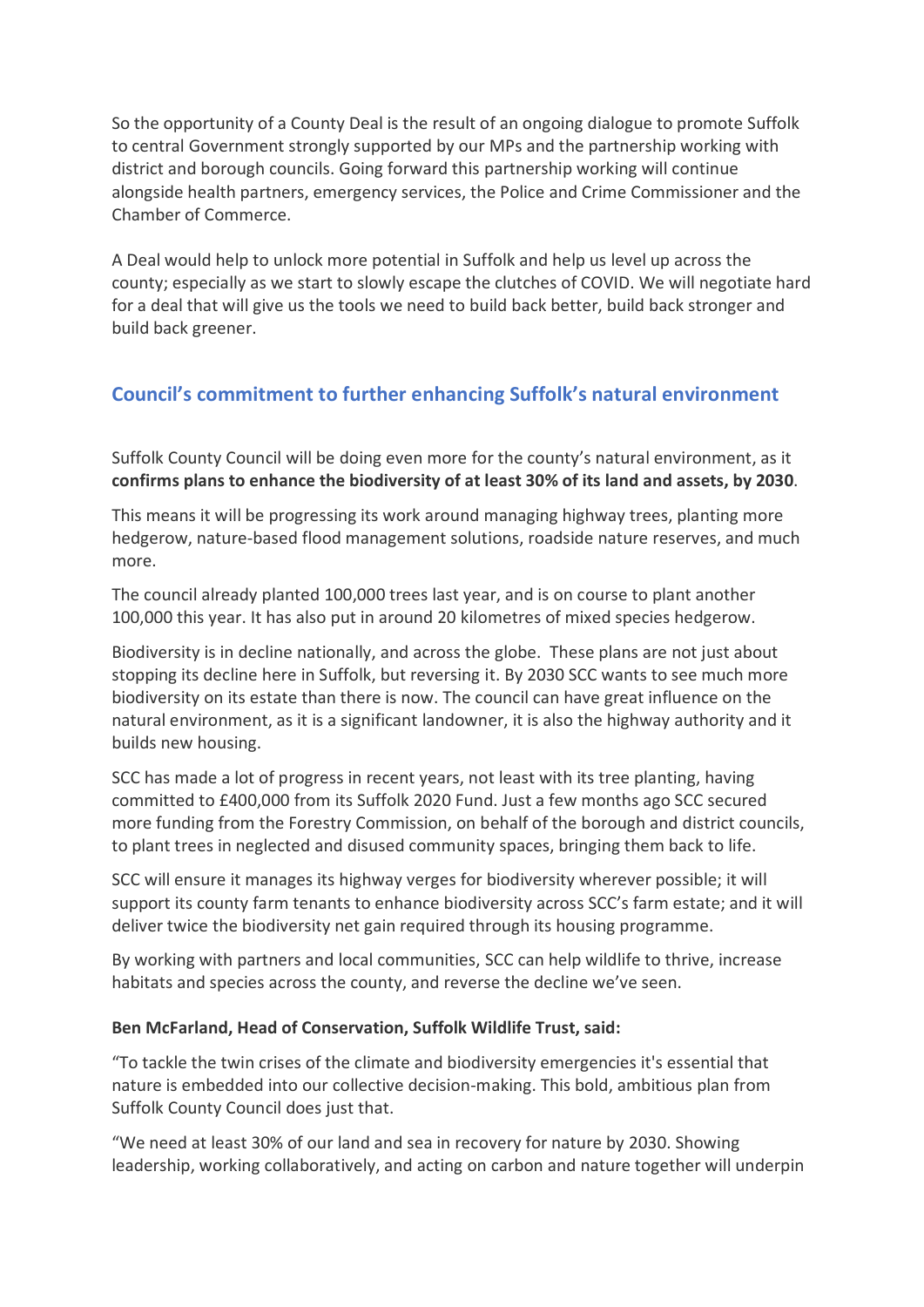a healthy and thriving Suffolk for everyone. This is a hugely positive step forward for our county."

The plans will also help work towards the council's ambitions of being a Net Zero organisation by 2030, with Suffolk's nature being an integral part of the carbon cycle.

The policy's ambitions stretch across the whole organisation, from looking at the impact of street lighting, to how it procures goods and services.

One example of the positive changes that the council will make, is to stop using Glyphosate in all highway maintenance operations. This will happen as soon as it is able to deploy a suitable alternative, and at the latest by 2023 for routine weed treatment programmes. The council will work with other local authorities, both locally and through the Local Government Association, in reaching this goal as soon as possible.

The proposals were agreed at Suffolk County Council's Cabinet meeting on 1 February 2022, following the work undertaken by the Policy Development Panel which was set up in July 2021.

## **£6.4 million project to 'Reclaim the Rain' and tackle flooding**

Norfolk and Suffolk County Councils have been successful in winning £6.4 million to implement innovative sustainable water management projects. Both councils placed a joint bid into DEFRA's 6-year Flood and Coastal Resilience Innovation Programme and were 1 of 25 successful projects chosen to take part.

The joint project, named **'Reclaim the Rain'** sets out to improve flood and drought resilience in at least six small rural communities across Norfolk and Suffolk.

Norfolk and Suffolk both face considerable surface water flood risk, while also being the driest region in the UK. The project will deliver beneficial flood water reuse by agriculture, industry, communities, and the environment combined with nature-based flood management solutions. The project will involve both partner organisations and the community in the development of suitable flood water reuse schemes. The schemes will address the community's needs in terms of flood risk and water resource requirements, and could result in provision of:

- Habitat creation and restoration;
- Rain Gardens;
- Rainwater Capture and Reuse for community, agriculture or business use;
- Retrofitted sustainable drainage systems (SuDS);
- Smart Leaky Water Butts and more…

To find out more about Reclaim the Rain and how you can get involved, visit: **www.reclaimtherain.org.**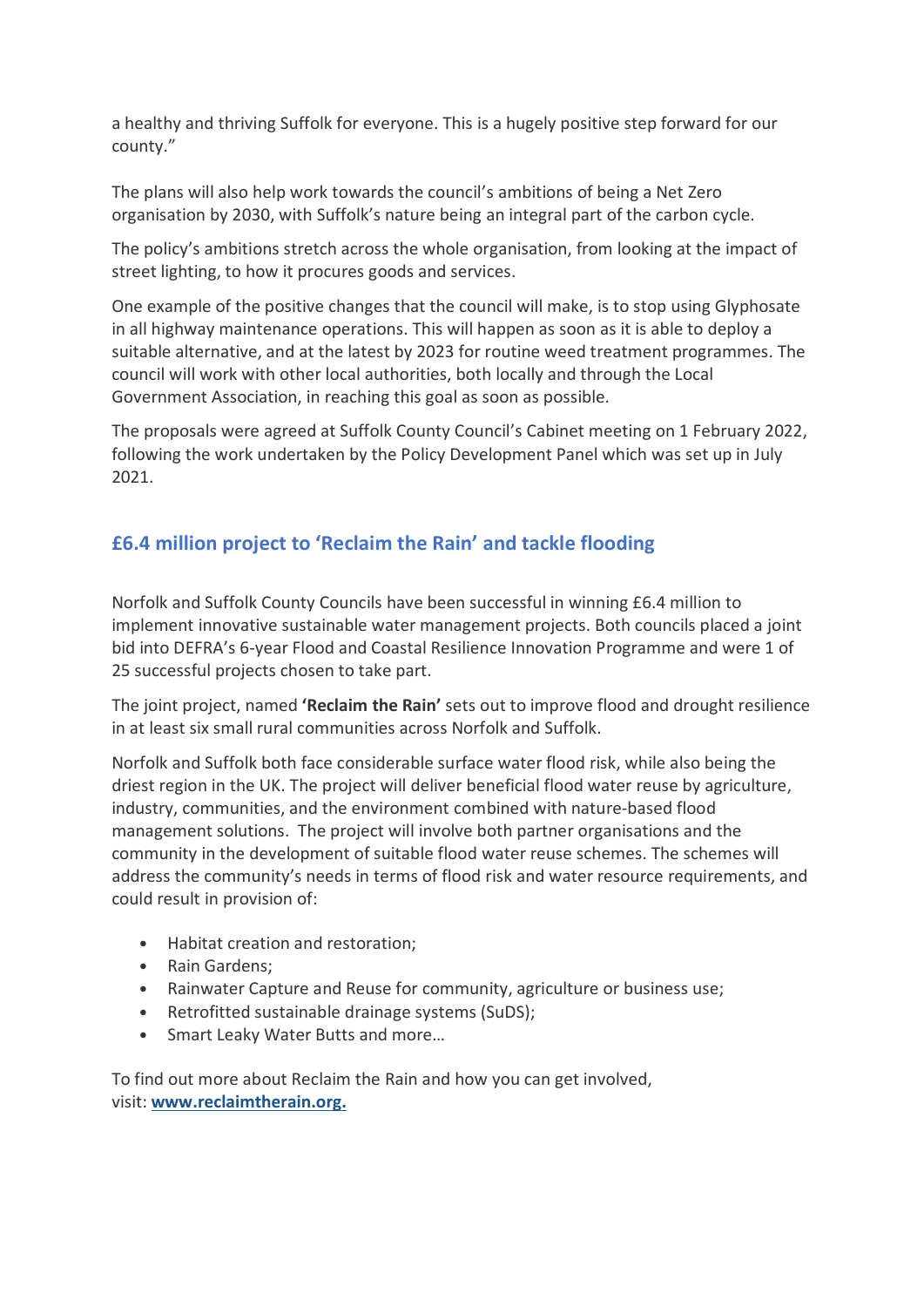### **Otley Bottom bank repairs to start next month**

Important maintenance works to stabilise and repair the damaged bank on the B1079 at Otley Bottom are to start next month. This is something which I have been pressing hard to deliver and have had regular meetings with Suffolk County Council's Cabinet Member for Highways, Cllr Paul West, and senior highways officers.

I use this stretch of road very regularly and fully understand, and share, the frustrations caused to local residents and road users. I have been working alongside Otley Parish Council and pressing Suffolk County Council hard to try and reach a prompt and satisfactory solution.

The works, which are finally due to begin on Monday 28 March 2022 and last approximately six weeks, have been planned in to repair a highway bank collapse due to erosion from the river. Currently temporary traffic signals are in place to keep vehicles off the area - avoiding further subsidence, and to ensure the safety of the travelling public.

There have been a number of complexities associated with the location; such as its proximity to the river and the potential for further erosion, the need for consent from the Environment Agency to work adjacent to the watercourse and the need to reposition an undermined telecoms pole. These complexities alongside resource issues related to COVID has resulted in a delay of repairs.

A solution has now been agreed, which once complete will mean the road can fully reopen to traffic. The new bank will be made up of rock-filled gabion baskets laid to heights of two metres from the bottom of the watercourse, for approximately ten metres. There will also be an installation of erosion control matting to the watercourse and bank for approximately twenty metres, new drainage added to the road, reinforced kerb line, a new post and rail fence, and road repairs.

Suffolk County Council's Cabinet Member for Highways, Councillor Paul West has thanked Otley Parish Council and the local community for their patience and has apologised that the works have taken longer than usual to complete.

Whilst I appreciate the further disruption that will be caused during the road closure, this is a very complex repair and I'm just really pleased that plans are now finally in place to bring the matter to a conclusion.

A full road closure will be required from Monday 28 March 2022 to allow for the works to be carried out safely and a diversion route will be in place. The official diversion is via B1078, B1077, A1214, A12, B1079 and vice versa. This route has to take into account every size of vehicle, however it is recognised there are shorter routes for smaller vehicles.

More information regarding the closure and improvement works can be found on **the temporary road closures page**.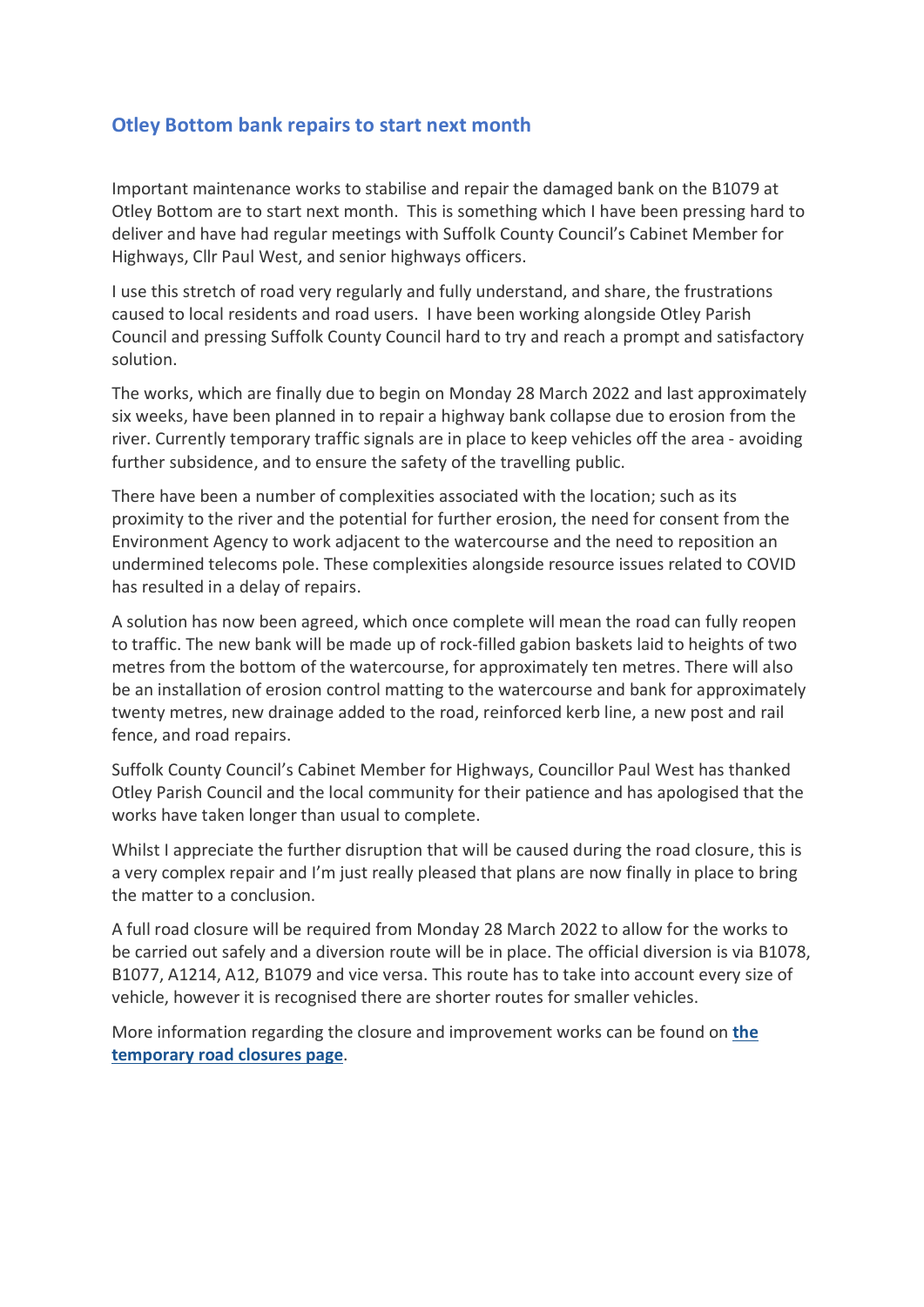## **Suffolk cements commitment to keeping its communities safe**

A new strategy has been launched outlining how Suffolk will address Violence Against Women and Girls. The strategy has been prepared collaboratively by the Safer Stronger Communities Board (SSCB) – consisting of representatives from Suffolk County Council, district and borough councils, the police, Suffolk's Police & Crime Commissioner, community safety partnerships, health and probation services, the Norfolk & Suffolk Criminal Justice Board and Suffolk Safeguarding Partnership.

All board members hold a shared ambition to tackle the incredibly important issue of Violence Against Women and Girls (VAWG) which includes, but is not limited to, domestic abuse, sexual violence, stalking, coercive and controlling behaviour, and revenge porn – all of which have a devastating impact on victim-survivors, families, and communities.

Much work has been done on preventing VAWG since the launch of the county's first strategy in 2018, which led to the establishment of Suffolk's 24/7 domestic abuse helpline, additional accommodation for survivors and the creation of a Domestic Abuse Perpetrators Unit to help offenders address and alter their behaviour. However, with recent figures showing an increase in sexual offences and domestic violence nationally, the board recognises the need to continue to drive forward positive change through effective partnership working.

**Suffolk's new VAWG Strategy outlines how this will be achieved in the county, with four key objectives – prevention, supporting victims, pursuing perpetrators, and strengthening the system – forming the basis for its approach.** 

**In addition, the strategy will be accompanied by an action plan for 2022 – 2025 to help ensure meaningful activity.** This has been informed by members of the board, local charities, and domestic abuse survivors – who praised the system for enabling them to cocreate proposals and have their say.

To support the board in implementing both the strategy and action plan, Suffolk County Council has contributed £350,000 towards this.

### **Councillor Andrew Reid, Chair of the Safer Stronger Communities Board and Suffolk County Council's Cabinet Member for Public Health, Public Protection and Communities, commented:**

"Although Suffolk remains a safe place to live and work for many, crimes against women and girls are still happening daily, with these often underpinned by outdated attitudes and prejudice.

 "Whilst much work has already been done to tackle this horrific behaviour, we will not stop until every woman and girl in Suffolk feels safe in their community or at home.

"I welcome the new Violence Against Women and Girls Strategy to help achieve this aim and would like to thank all those who have been involved in its creation, especially the survivors who have been instrumental in helping us to shape proposals to stop others from being victims of this devastating abuse in future.

"It's great news that the strategy will also be supported by significant funding from our council – cementing our continued commitment to protecting our communities."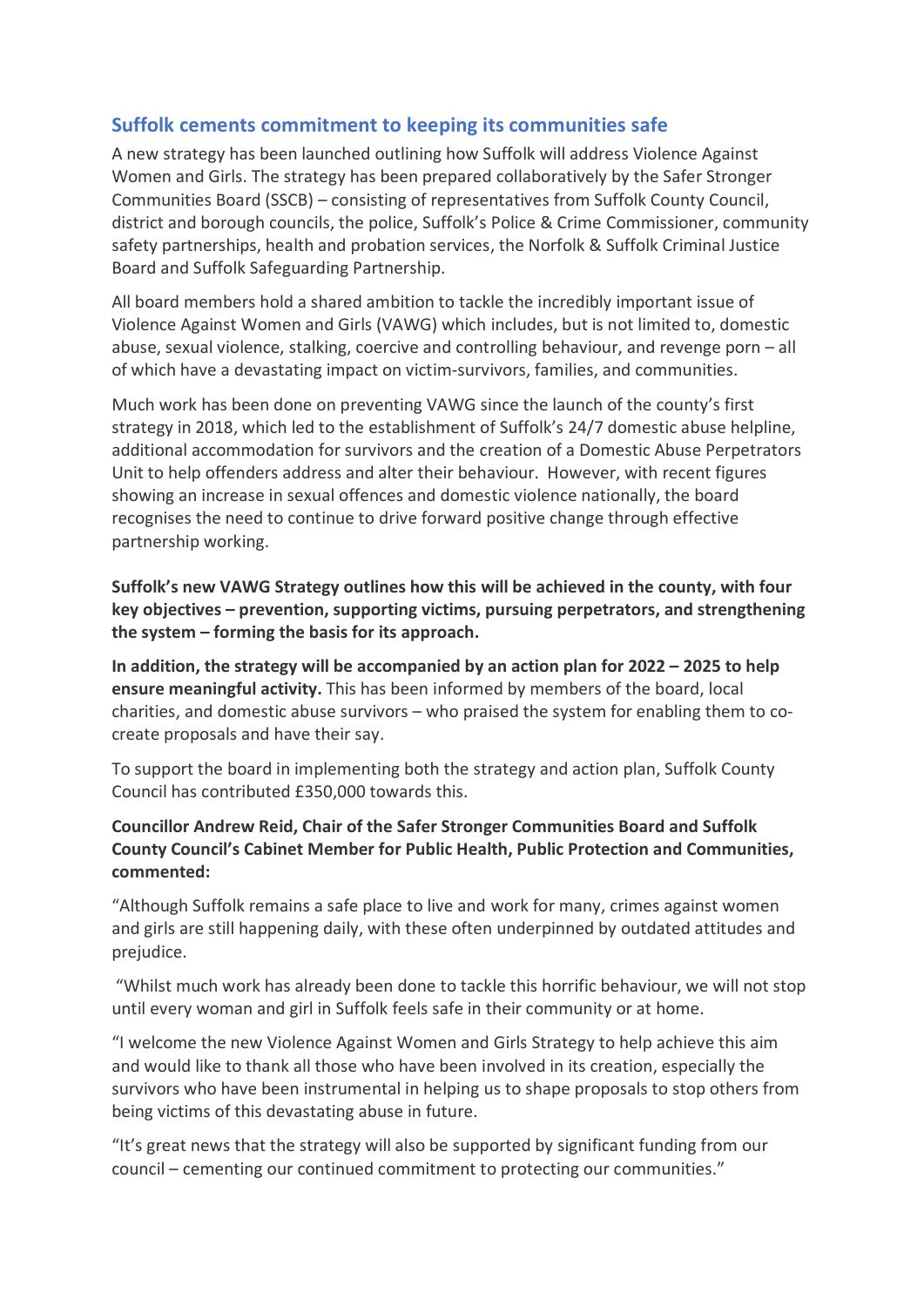Whilst the strategy is focused primarily on preventing VAWG, due to these crimes often disproportionately affecting this gender, work will still be undertaken to support men and boys, as well as those that are transgender, non-binary or gender non-conforming.

The strategy is available to view here: www.suffolk.gov.uk/assets/community/communitiesand-safety/Suffolk-violence-against-women-and-girls-strategy-2022-25.pdf

# **'Women don't do such things!' – new women's history free exhibition to open at The Hold**

A new exhibition - "Women Don't Do Such Things" has opened at The Hold, featuring Suffolk women past and present who have broken down barriers in their lives throughout history. From activists to doctors, archaeologists to pilots, visitors to the exhibition will be able to experience these and many more moving and poignant stories of women who have challenged expectations and led change.

#### **Councillor Andrew Reid, Cabinet Member for Heritage at Suffolk County Council, said:**

"The 'Women Don't Do Such Things!' exhibition offers a fascinating insight into the lives and experiences of some inspiring women from Suffolk.

"Suffolk Archives have put together a full programme of events to support the exhibition including curator tours and craft workshops, as well as talks from our archivists and local historians. This is a great chance to find out more about local history, and to come and visit The Hold, and bring that history to life."

The exhibition includes 'Women Like You': a photo mosaic portrait of the leader of the suffragette movement, Emmeline Pankhurst, produced by Suffolk artist Charlotte Newson. On loan from Manchester Town Hall the portrait work is made up of photos representing what women of today want in comparison to the suffragette movement over 100 years ago.

Displays exploring the Women's Land Army in Suffolk during World War Two have been compiled by local historian Nicky Reynolds, and will include original Women's Land Army uniform, documents, and photographs.

A special event will also be held at The Hold to launch a new film by documentary maker Holly Brega about the Women's Land Army in Suffolk about The Land Girls and Horses of Suffolk.

The exhibition includes contemporary artworks and displays telling women's stories. A selection of works produced by members of the More than Mum group run by the Future Female Society, reflects the women in the group and their own personal journeys supported by the society.

It will also showcase female leaders in Suffolk's community today. Franstine Jones was awarded a BEM in the New Year's Honours list for her work as a volunteer and trustee at the National Black Police Association and for her services to Black, Asian and Minority Ethnic communities in Suffolk.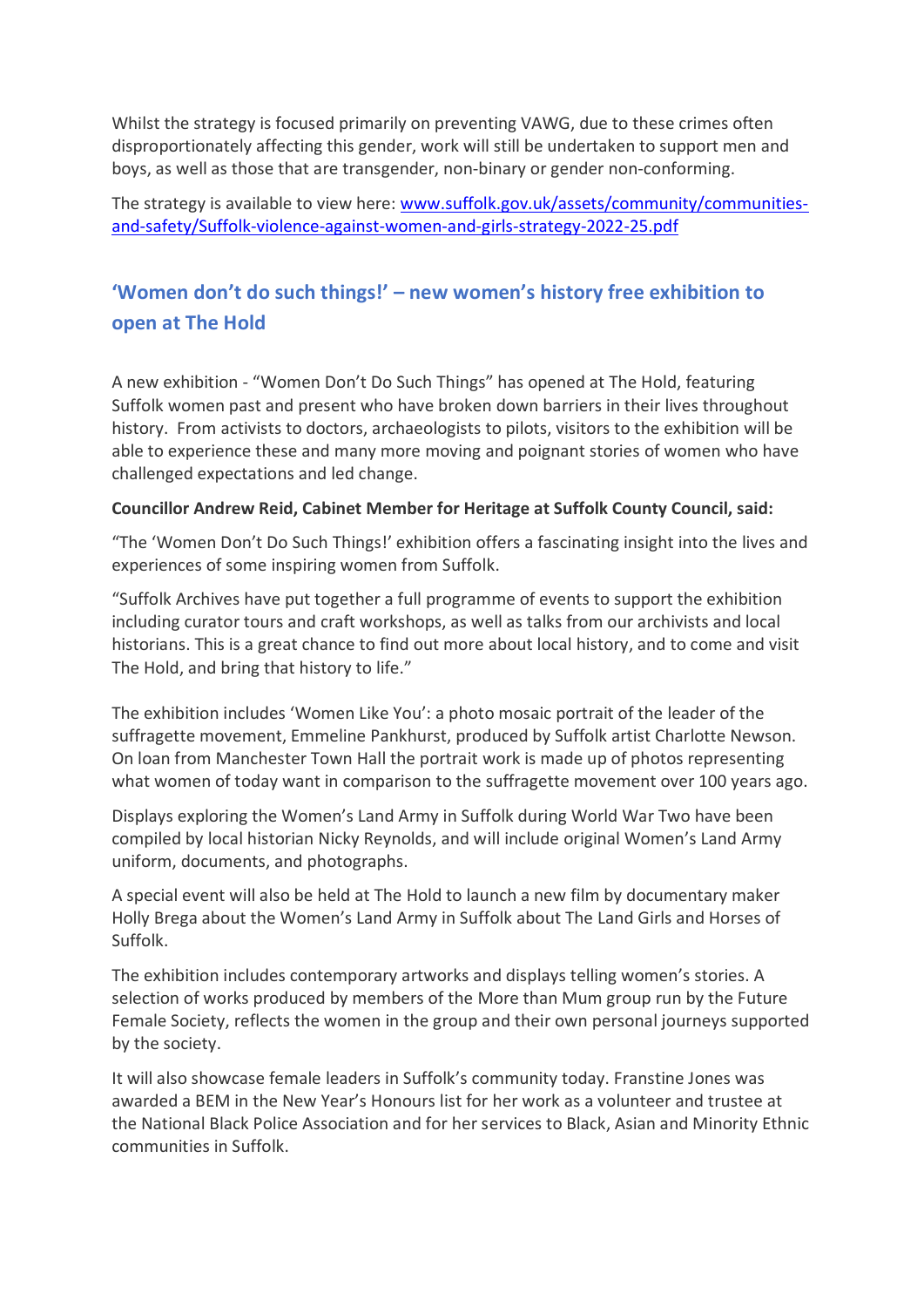## **Residents urged to support Suffolk spectacular**

Her Majesty the Queen will become the first ever British Monarch to celebrate a Platinum Jubilee, on Sunday 6 February, after 70 years of service and Suffolk is set to stage a host of exciting Jubilee celebrations during 2022 – bringing the county's communities together to mark this momentous milestone.

The unprecedented anniversary will be celebrated throughout the year, with a four-day UK bank holiday taking place from Thursday 2 to Sunday 5 June to enable people to commemorate the occasion.

Plans are already in place for a Festival of Suffolk – the county's biggest ever community event. This year-long spectacular will incorporate much-loved existing events, such as the Suffolk Show, alongside dedicated Jubilee celebrations, including a race day and torch relay. Details on the latest line-up can be found at: **www.festivalofsuffolk.org/**.

A highlight of the festival is the **Big Jubilee Lunch**, set to take place on Sunday 5 June. The initiative encourages people to come together and celebrate, either by hosting their own street party or simply enjoying a cup of tea with a neighbour.

**To help facilitate this, Suffolk County Council has set up a dedicated webpage: www.suffolk.gov.uk/PlatinumJubileeEvent and will waive its fees for any road closures for events on this day, as well as providing free assistance with traffic management for all applications received before 11pm on Sunday 27 March.** 

The council is also supporting the Queen's Green Canopy in Suffolk, which aims to plant over 775,000 new trees in 2022 – one for each resident in the county.

Almost a quarter of a million trees have been planted to date, with everyone urged to visit **suffolk-lieutenancy.org.uk/queens-green-canopy/** and find out how they can 'Plant a Tree for the Jubilee' either directly or via one of the many organisations taking part in the scheme.

In addition to using the Jubilee as an opportunity to create a greener county, a focus on health and wellbeing will also form an important part of the celebrations, with plans for themed park runs across Suffolk and a County Community Games tournament currently in development.

While primary school children across the county can participate in a Time Capsule Competition – enabling them to showcase how their school, students, teachers, and community have changed over the Queen's reign.

Schools have until 11 February to express their interest in the competition: **www.suffolkarchives.co.uk/education/time-capsule/** and must submit their entry by 25 March, ahead of the winner being announced on 1 April. The winning school will get the opportunity to visit The Hold – home to 900 years' worth of Suffolk's history – which will also house their time capsule entry to preserve it for future generations to enjoy.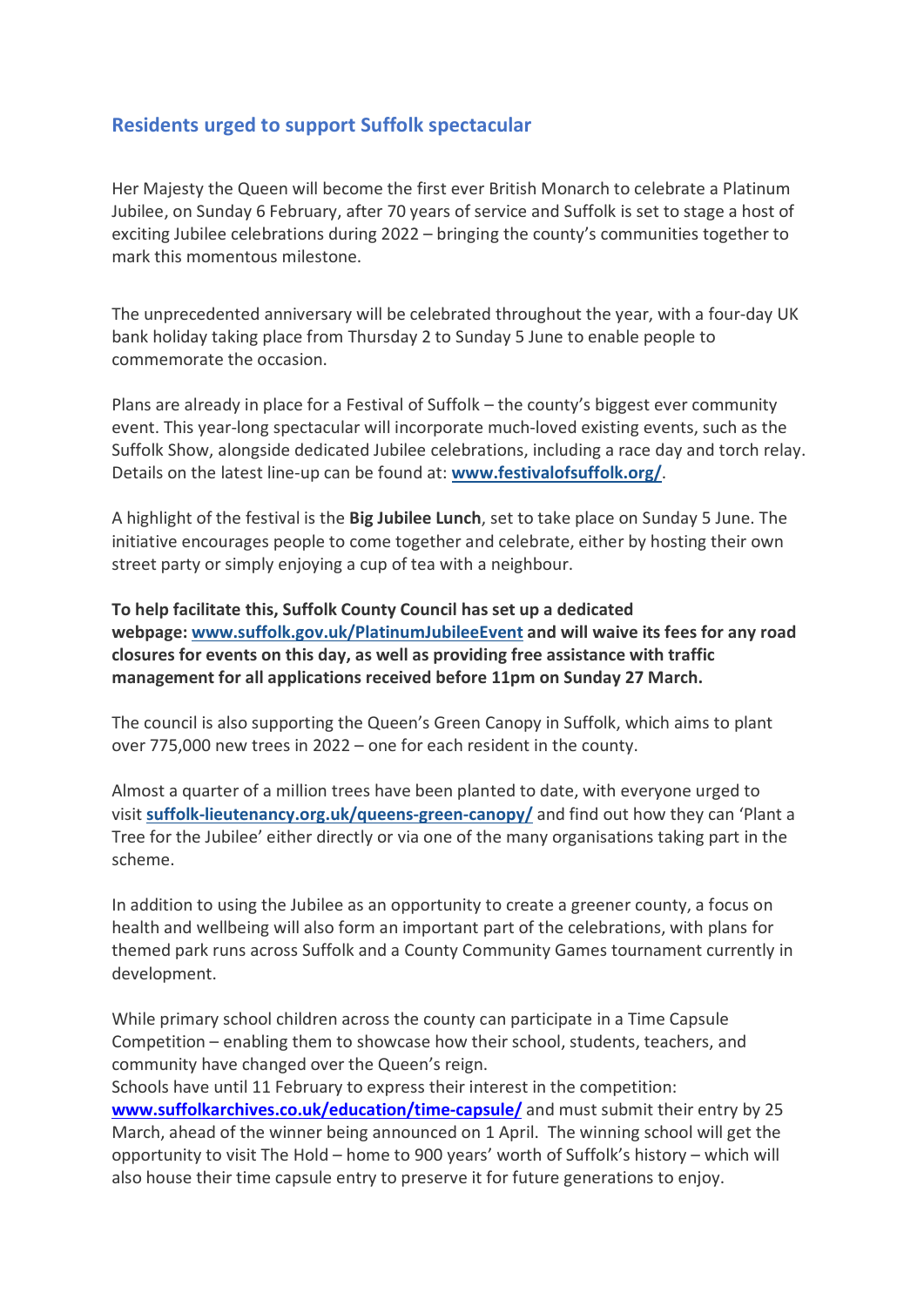Businesses can also benefit from the occasion by attending the **Suffolk Business Expo, scheduled for Monday 20 June to Friday 1 July.** The event – organised by Suffolk County Council, the Suffolk Chamber, and other partners – aims to showcase Suffolk businesses, whilst helping them to capitalise on the expected increase in tourists to the county and bounce back from Covid-19.

## **Halfway mark reached as over 20,000 Suffolk streetlights replaced**

Suffolk County Council's programme to replace 43,400 streetlights with new energyefficient LEDs has reached the halfway mark. To date, the teams have replaced 21,215 new streetlights with the new lanterns and are well on the way to successfully delivering the project on budget and to programme timescales.

These LED lanterns use less energy and produce a more natural and focused light than the traditional orange glow of streetlights. They are extremely long-lasting products and have an expected lifetime of up to 100,000 hours. This is approximately two times longer than a typical conventional street lighting lamp. As a result, Suffolk County Council is expecting to reduce its annual electricity costs on the streetlights by around 76%, saving more than £1.7 million a year. This is 16% more than what was originally anticipated.

The programme is on schedule to be completed by the end of May 2022, with all heritagestyle lanterns being upgraded towards the end of the programme. Prior to commencing in towns or parishes, Suffolk Highways is contacting those councils in case they wish to upgrade their parish-council owned street-lighting at the end of the project.

Keep a look out for signs in your area to see where the teams are working next and follow **@Suff\_highways** on Twitter for regular updates.

## **Suffolk Fostering and Adoption Service swoops into The Big Hoot**

Suffolk Fostering and Adoption Service has been announced as a proud sponsor for Suffolk's biggest ever mass participation public art event – 'The Big Hoot'.

The Big Hoot Ipswich 2022 is the third art trail brought to Ipswich by St Elizabeth Hospice in partnership with creative producers Wild in Art, following the success of Pigs Gone Wild 2016 and Elmer's Big Parade Suffolk 2019.

As part of the Big Hoot 2022, 50 ornately decorated owl sculptures, featuring designs celebrating all things Suffolk, will be scattered throughout Ipswich showcasing the wealth of artistic talent of the county and beyond, as part of the biggest free art event in Suffolk which attracts hundreds of thousands of visitors to the town.

Suffolk Fostering and Adoption's owl, named 'Big Hoot-Little Hoot' will represent the care that foster carers and adopters provide to children in the local community. The owl which features a baby owl nestling safely under the wings of its parent, will be painted by artist, Sandra Reynolds and perfectly depicts the loving and nurturing nature of foster carers and adoptive parents caring for Suffolk children.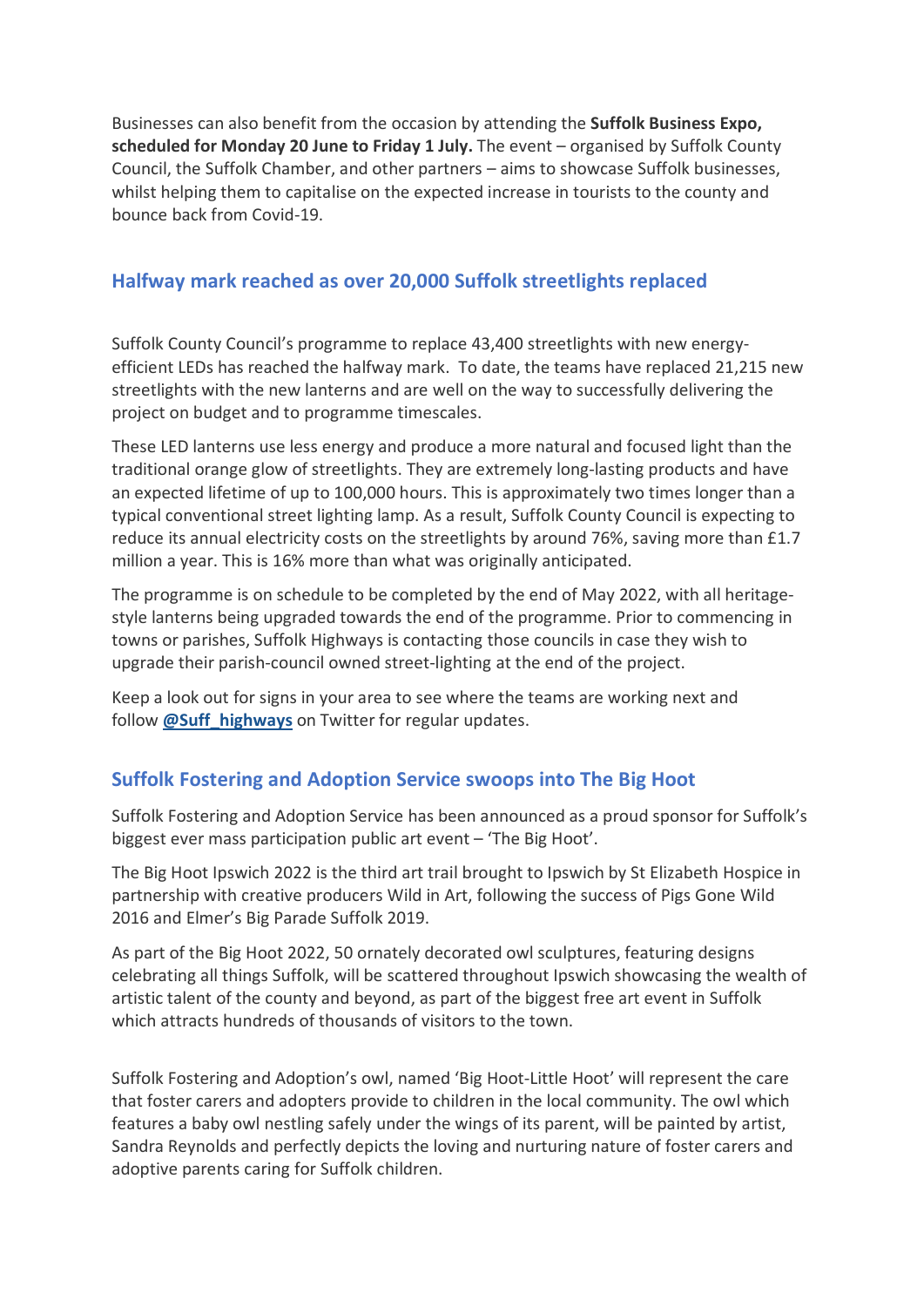In addition to The Big Hoot, Suffolk Fostering and Adoption Service will take part in the Little Hoot. The Little Hoot is predominantly aimed at schools who design their owl and fundraise for St Elizabeth's hospice.

However, as a focus on Suffolk's children in care and adopted children, Suffolk Fostering and Adoption Service has been gifted an Owl by local business Highway Assurance. Children in care will be able to take part in a drawing competition to design the owl and the winning design will be chosen by The High Sheriff of Suffolk, Edward Creasy, and Highway Assurance Managing Director, Robert Watton. The owl will then be painted by a local artist to reflect the winning design before being proudly displayed at the Suffolk show along with 59 other Little Hoots, ahead of joining the trail in Ipswich over the summer, launching on 19 June.

Suffolk's children and young people's service currently have over 850 children in care and with more children coming into care in Suffolk every year, the need for foster carers and adoptive parents to come forward has never been greater.

These children need someone who can understand what they have been through, look at the world through their eyes and provide warmth, consistency and emotional support.

To find out more about fostering or adopting in Suffolk, visit: **www.suffolk.gov.uk/fosteringandadoption** or call 01473 264800.

# **Thank you to responders who kept us safe and Suffolk moving during the storms**

In late February, Suffolk faced an unprecedented deluge of strong winds and torrential rain in a very short time, but our collective response once again stood-up quickly, worked together and kept people safe and the county moving. It was an enormous endeavour and Suffolk's councils, including Suffolk Highways, health bodies, utility companies and emergency services were incredibly busy responding to the storms.

Just to give an extent of the collective response, at 5pm on Friday 18<sup>th</sup> February, Suffolk police had dealt with 339 calls to 999 and 431 to 101 and Suffolk Fire and Rescue Service attended 51 incidents; Suffolk Highways had reported one of their busiest periods with 342 reports of fallen trees and road obstructions. Teams worked overnight to clear the debris and keep the roads clear. Nearly 15,000 homes lost power at some point on Friday 18<sup>th</sup> or over the weekend and UK Power Networks worked around the clock to restore power. A key for Suffolk partners was to make sure that vulnerable residents without power, were safe and secure. SCC worked with UK Power Networks to map where those vulnerable homes were and the welfare vehicle was dispatched to dispense information, hot drinks and enable mobile phones to be charged.

The fact that Suffolk partners have been working so closely together throughout the pandemic, meant that the structures, lines of communications and governance were already in place to step-up our storm response quickly and effectively. Suffolk has, historically, worked well with partners. We recognise the power and benefit of a collective approach and work hard to get it right. We know it delivers enormous positives to Suffolk residents.